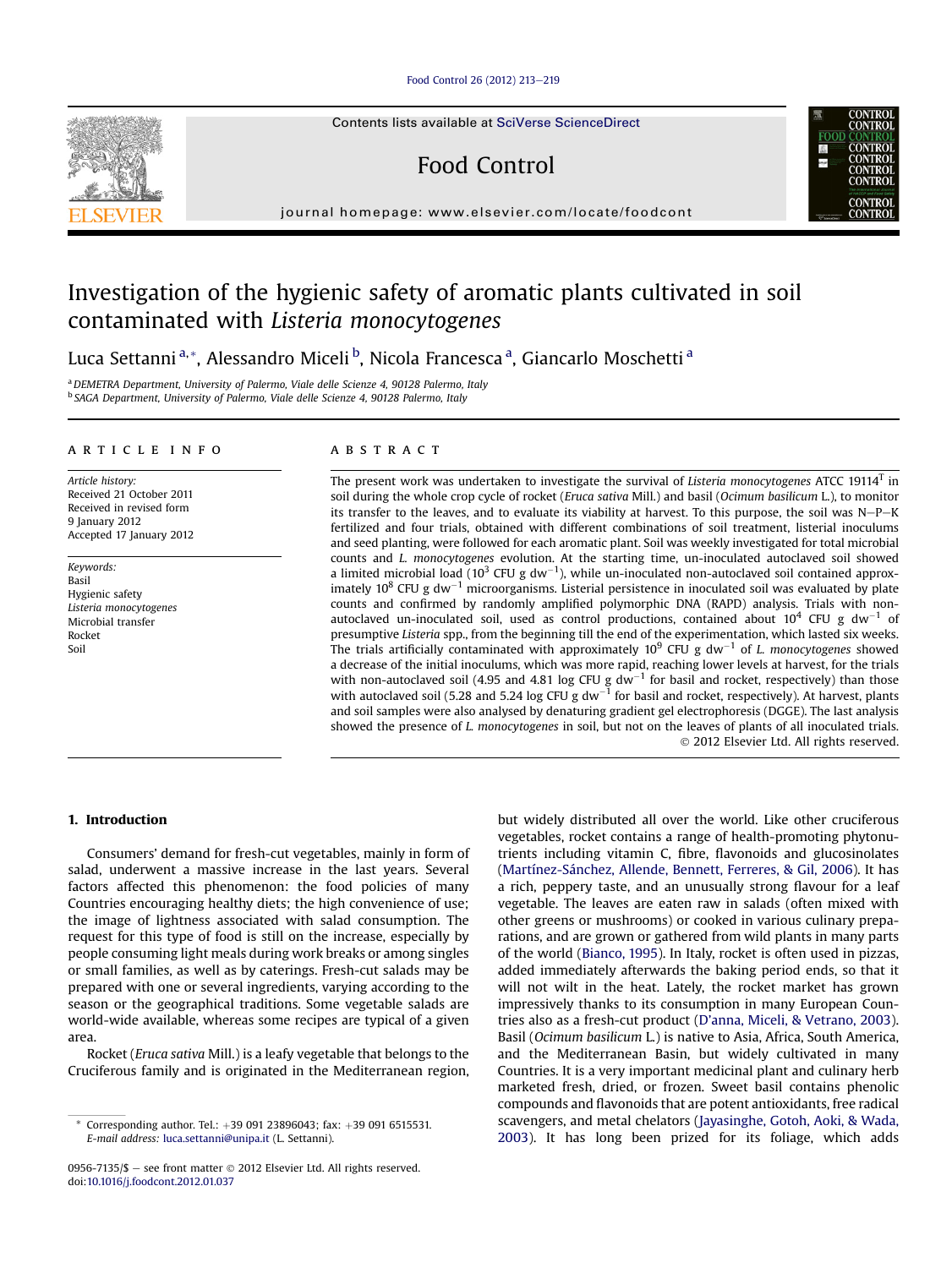a distinctive flavour to many foods. Basil is used fresh in salads in many Countries, especially in the Mediterranean area. In Italy, it is often associated with mozzarella and tomato salads, easily available in bars and restaurants. Rocket and basil are widely cultivated and often grown at home in pots or garden for daily uses.

Sources of microbial pathogens on vegetables at the pre-harvest stage include feaces, irrigation water, inadequately composted manure, soil, air, animals, and human handling [\(Beuchat, 1996;](#page-5-0) [Buck, Walcott, & Beuchat, 2003\)](#page-5-0). The microbial safety of vegetables may be further compromised during harvest, transport, processing and storage [\(Martínez-Sánchez et al., 2006\)](#page-6-0). However, especially for leafy vegetables, if leaves do not undergo an intense washing treatment, soil contamination plays a defining role on the hygienic characteristics of the product. This is particularly dangerous for consumers' health when the irrigation is performed with raw or treated, diluted or un-diluted, wastewater, since it may host several microbial pathogens ([Hamilton et al., 2005; Toze,](#page-6-0) [2006](#page-6-0)). The demand for water by agriculture in Europe has increased during recent decades as a result of growing populations and altered precipitation patterns [\(Forslund et al., 2010](#page-5-0)). The increasingly limited water supplies calls for alternative solutions and the [European Water Framework Directive \(2000/60/EC\)](#page-5-0) encourages and promotes the use of treated urban wastewater in agriculture. This agronomic practice is becoming common; it occurs in many Countries ([Scott, Faruqui, & Raschid-Sally, 2004\)](#page-6-0) because it is of high-value for the horticultural crops.

Recently, fresh-cut products that are consumed raw have been increasingly linked to food-borne outbreaks ([DeWaal & Bhuiya,](#page-5-0) [2007; Sivapalasingam, Friedman, Cohen, & Tauxe, 2004](#page-5-0)). Thus, the absence of pathogenic microorganisms on leafy vegetables used to prepare salads is crucial. Bacterial pathogens mainly associated with vegetable salad foods are Listeria monocytogenes, Salmonella enterica, Bacillus cereus and Escherichia coli [\(Beuchat & Ryu, 1997;](#page-5-0) [Breer & Baumgartner, 1992; Cordano & Jacquet, 2009; Little et al.,](#page-5-0) [2007; Militello et al., 2011; Sagoo, Little, Ward, Gillespie, &](#page-5-0) [Mitchell, 2003; Valero, Hernández-Herrero, & Giner, 2007\)](#page-5-0). L. monocytogenes is often found in mixed salads, such as mozzarella salad or rice salad ([Militello et al., 2011](#page-6-0)). The last bacterium has been recognized as an emerging agent of food-borne diseases ([Farber, 2000\)](#page-5-0). Although listeriosis has a very low incidence, it shows a high case fatality rate that can exceed 30% ([Drevets &](#page-5-0) [Bronze, 2008](#page-5-0)). Recently, several European countries are experiencing an apparently increasing incidence of this disease, mainly amongst persons aged 65 years and older [\(Goulet, Hedberg, Le](#page-6-0) [Monnier, & de Valk, 2008](#page-6-0)).

The objectives of the present study were: to investigate the survival of L. monocytogenes in soil during the whole crop cycle of rocket and basil; to monitor its transfer to the leaves; and to evaluate its viability on the leaf surface at harvest.

# 2. Materials and methods

# 2.1. Plant material and microbial strain

Seeds of rocket (E. sativa Mill.) and basil (O. basilicum L.) were purchased from Blumen (Milan, Italy). L. monocytogenes ATCC 19114 $\text{I}$  was propagated in Brain Heart Infusion (BHI) (Oxoid, Milan, Italy) at 37  $\degree$ C for 24 h. The experimental plan included four different conditions for each plant crop, forming a total of eight trials: ASB, autoclaved soil planted with basil; nASB, nonautoclaved soil planted with basil; ASLB, autoclaved soil inoculated with L. monocytogenes ATCC 19114<sup>T</sup> and planted with basil; nASLB, non-autoclaved soil inoculated with L. monocytogenes ATCC  $19114<sup>T</sup>$  and planted with basil; ASR, autoclaved soil planted with rocket; nASR, non-autoclaved soil planted with rocket; ASLR, autoclaved soil inoculated with L. monocytogenes ATCC 19114 $^T$  and planted with rocket; nASLR, non-autoclaved soil inoculated with L. monocytogenes ATCC 19114<sup>T</sup> and planted with rocket. Eight replicate pots were produced for each trial. Two independent experiments were performed in two consecutive days.

## 2.2. Soil inoculation and plant growth

Commercial soil Spezial-substrat (Floragard GmbH, Oldenburg, Germany) composed of a mixture of slightly or fully decomposed raised bog peat (pH 5.6) was fertilized with  $2\frac{\pi}{100}$  (w/v) of nitrophoska blue (COMPO GmbH & Co., Münster, Germany) before pots (Ø 8 cm) were filled in. A part of the bulk soil was autoclaved (60 min at 121 $\degree$ C) in aluminium boxes (250-mL volumes) for the thermal treated trials. Prior inoculation, the fresh culture (developed overnight) of L. monocytogenes was centrifuged at 10,000  $\times$  g for 5 min, washed in Ringer's solution (Sigma-Aldrich, Milan, Italy) and re-suspended in the same solution till reaching an optical density (OD) of ca. 1.00, measured by 6400 Spectrophotometer (Jenway Ltd., Felsted Dunmow, UK) at 600 nm wavelength, which approximately corresponds to a concentration of 10 $^9$  CFU mL $^{-1}$ . Cell suspension was added to the soil in the ratio 1:10 ( $v/v$ ); a vigorous mixing was performed by means of a sterile spoon in order to ensure the homogenous distribution in the whole soil volume. After mixing the different combinations of soil and inoculums, pots (250 mL of soil volume, corresponding approximately to 100 g weight) were filled in. Ten seeds of basil or rocket were sown for each pot. Pots were daily watered from below (sub-irrigation) with sterile water, in order to avoid further microbial contamination to the soil and kept at 20 $\degree$ C till seed germination.

After seed emergence, pots were transferred in an unheated plastic greenhouse (SAGA Department  $-$  University of Palermo, Italy), where basil and rocket plants were grown during spring 2011, leaving only four plants per pot. Each pot received the same volume of water that varied daily according to environmental conditions and plant needs till harvesting.

#### 2.3. Sample collection

The sampling plan included both soil and plants with two replications (2 pots) for each trial:

- a) soil was sampled randomly at the time of pot filling  $(T_0)$  and at 7-day intervals. Aliquots of approximately 10 g of soil from each pot, till a depth of ca. 5 cm from the surface, were aseptically collected by means of a portable Bunsen, alcohol-sanitized gloves and sterilized spoons and, then, transferred into sterile plastic bags;
- b) plants were collected at two distinct time: at emergence (seedlings with cotyledons and part of the hypocotyl) and at harvest. Sterile dissecting scissors and tweezers were used to transfer the randomly collected vegetable material into the sterile plastic bags.

# 2.4. Microbiological analysis

Microbiological analyses were performed after decimal serial dilution of soil (10 g) and plant (10 g at harvest and 2 g for seedlings) samples. Except the first dilution of soil, which was carried out with sodium pyrophosphate  $(0.16\% \text{ w/v})$  solution to break down the aggregates and dislodge microbial cells, all dilutions were performed in Ringer's solution. The homogenization of soil was obtained in sterile flasks shacked for 10 min at 150 rpm, while plants were homogenized in a Laboratory Blender Stomacher 400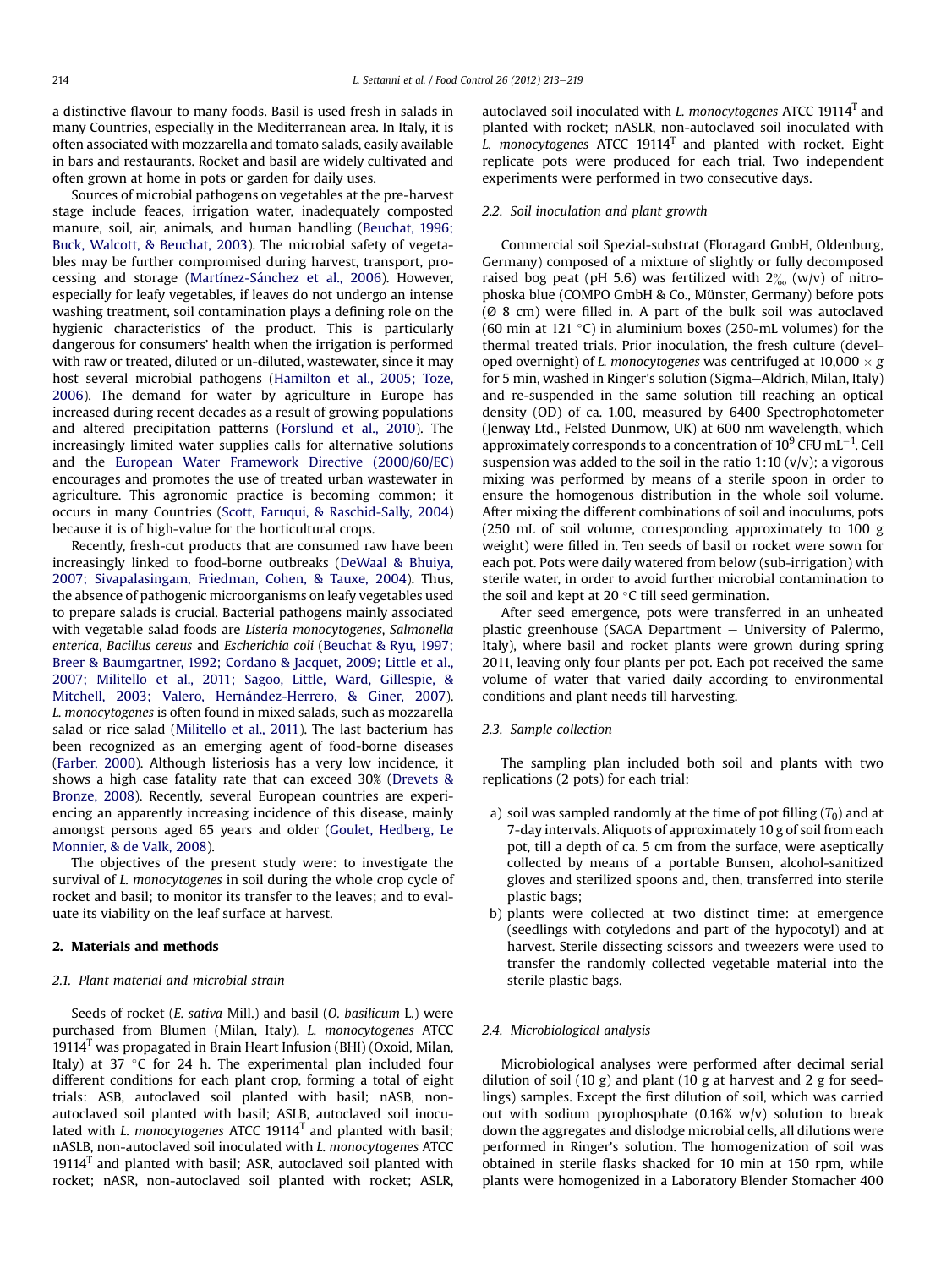(Seward, London, UK) for 2 min at the highest speed. Microbial suspensions were plated and incubated as follows: total mesophilic count (TMC) on Plate Count Agar, incubated aerobically at 30  $\degree$ C for 72 h; presumptive Listeria spp. on Listeria Selective Agar Base (LSAB) supplemented with SR140 (Oxford formulation), incubated aerobically at 37  $\degree$ C for 48 h. Microbiological counts were performed in duplicate.

The samples negative for direct detection of listerial cells were subjected to a multi-step enrichment procedure before plating: i) primary selective enrichment in Half Fraser Broth (HFB) which included 25 g of sample in 225 mL HFB for soil, 10 g in 90 mL HFB for plants and 2 g in 18 mL HFB for seedlings, incubated at 30  $\degree$ C for 24 h; ii) secondary selective enrichment in Fraser Broth (10 mL) inoculated with 0.1 mL of primary enriched culture, incubated at 37  $\degree$ C for 48 h. Ten microlitres of the secondary enriched culture were then streaked onto supplemented LSAB and the incubation was as reported above. Primary and secondary selective enrichments were conducted following the indications ISO 11290-1.

All media and supplements were purchased from Oxoid.

Data from bacterial counts of the two independent experiments were averaged and converted to log CFU  $g^{-1}$  dry weight (dw) for soil samples and to log CFU  $g^{-1}$  for plant samples. Moisture content of soil samples was determined by drying approximately 5 g of soil, from each pot at each sample time, at  $105 \pm 1$  °C for 24 h in a drying oven and weighting the residual.

Analysis of variance (ANOVA), elaborated with the program SPSS 14.0 (SPSS Inc., Chicago, IL, USA), was performed. Significance level  $P < 0.05$ . Duncan's multiple range test was used to determine differences among microbial population on the plants of the different trials.

## 2.5. Recognition of L. monocytogenes ATCC 19114 $^T$

All colonies developed onto LSAB surface, at the highest dilution of sample suspensions, were picked up from agar plates and cultured in BHI overnight at 37  $\degree$ C. The cultures were purified to homogeneity by successive sub-culturing onto BHI agar and kept at  $-80$  °C in glycerol (20%, v/v) stocks. The isolates and L. monocytogenes ATCC 19114<sup>T</sup> were analysed by randomly amplified polymorphic DNA-PCR (RAPD-PCR). DNA from broth cultures was extracted by the Instagene Matrix kit (Bio-Rad, Hercules, CA) as described by the manufacturer. Crude cell extracts were used as template for PCR reactions. RAPD-PCR was performed by means of T1 Thermocycler (Biometra, Göttingen, Germany) using the primer M13 ([Stenlid, Karlsson, & Hogberg, 1994\)](#page-6-0). Amplifications were performed applying the conditions reported by [Zapparoli, Torriani,](#page-6-0) [and Dellaglio \(1998\).](#page-6-0) PCR products were separated by electrophoresis on 1.5% (w/v) agarose gel (Gibco BRL, Cergy Pontoise, France) and visualized by UV transillumination after staining with ethidium bromide (0.5 µg mL $^{-1}$ ). O'gene Ruler™ DNA ladder Mix (Medical Srl, Milan, Italy) was used as a molecular size marker.

# 2.6. Culture-independent detection of L. monocytogenes in soil and plant samples

At harvest, plant and soil samples were also analysed by denaturing gradient gel electrophoresis (DGGE). This technique was applied to reveal the presence of accessible DNA of no more viable L. monocytogenes in the samples resulted negative for listerial presence after the enrichment procedure. The samples were diluted as reported above for microbiological analysis and 500 mg of pellet, obtained after centrifugation at  $10.000 \times g$  for 5 min, were used for total DNA extraction performed with the FastDNA $^{\circ}$  Pro Soil-Direct Kit (MP Biomedicals, CA, USA) following manufacturer's instructions. Bacterial DNA was amplified with the primer pair GC- HDA1/HDA2 ([Walter et al., 2000\)](#page-6-0). PCRs were carried out as reported by [Giannino, Marzotto, Dellaglio, and Feligini \(2009\)](#page-5-0) using the T1 Thermocycler (Biometra, Göttingen, Germany). The amplicons were run in polyacrilamide gels (20 cm  $\times$  20 cm  $\times$  1 mm) by means of the Phor-U2 system (Ingeny, Leiden, The Netherlands). Gels were prepared with 6% (w/v) polyacrylamide [acrylamide/bisacrylamide  $(37:1)$ ] in a  $1 \times$  TAE [40 mM Tris, 20 mM acetic acid, and 1 M EDTA  $(pH 8.0)$ ] buffer with a 30–60% denaturing gradient  $[100%$  denaturant corresponding to 7 M urea and  $40\%$  (v/v) deionised formamide] increasing in the direction of electrophoresis. Electrophoresis was performed in  $1 \times$  TAE at 60 °C for 14 h. After runs, gels were stained in a AgNO<sub>3</sub> (0.2%, w/v) solution [\(Niessen,](#page-6-0) [Mcleod, & Yates, 2005](#page-6-0)) and captured by Gel Doc 2000 (Bio-Rad).

### 3. Results

#### 3.1. Plant growth

Seed germination and seedling emergence occurred after three days from sowing for rocket and seven days for basil. Both soil inoculation and soil autoclaving had no effect on seed germination and plant growth. Average maximum and minimum temperatures inside the greenhouse during the cultivation period ranged between 33.5 and 16.1  $\degree$ C, respectively. Soil temperature did not differ from air temperature due to the small volume of the pots. After 42 days from sowing, plants were ready for harvesting: basil reached about 25 cm height and rocket had about 10 leaves per plant.

# 3.2. Microbiological analysis

#### 3.2.1. Analysis of soil

The evolution of TMC in the soil of the un-inoculated and artificially contaminated trials are reported in [Fig. 1,](#page-3-0) which also reports the results on the investigation of the presence of presumptive Listeria spp. in the control (un-inoculated) trials [\(Fig. 1A](#page-3-0) and C) and the persistence of L. monocytogenes ATCC 19114 $^1$  in the inoculated trials [\(Fig. 1B](#page-3-0) and D).

At the beginning of the observation, the un-inoculated nonautoclaved trials contained a TMC of 7.96 log CFU g dw<sup>-1</sup>, while the inoculation of L. monocytogenes ATCC 19114<sup>T</sup> determined a significant ( $P < 0.05$ ) increase of TMC concentration of about one order of magnitude higher. Regarding presumptive Listeria spp., the initial counts were 4.64 log CFU g dw<sup>-1</sup> for un-inoculated non-autoclaved trials, while no presumptive Listeria spp. was detected for uninoculated autoclaved trials.

In general, the trials conducted with basil and rocket displayed similar trends with or without L. monocytogenes ATCC 19114 $<sup>T</sup>$ </sup> inoculation. TMC of each trial carried out with non-autoclaved soil (nASB, nASR, nASLB and nASLR) remained almost constant during the six weeks of experimentation. Instead, TMC estimated for the trails with autoclaved soil showed a different trend among uninoculated and inoculated pots: the former (ASB and ASR) displayed an increasing level from almost 3.02 log CFU g  $dw^{-1}$  at T0 to approximately 8.0 log CFU g  $dw^{-1}$  at the third week, which remained nearly constant till the sixth week, while the concentration levels registered for the inoculated pots (ASLB and ASLR) decreased of about 1 log CFU g  $dw^{-1}$  (from the initial value of 8.95 log CFU g dw<sup>-1</sup>) after the first week and showed no significant  $(P < 0.05)$  fluctuations for the other five weeks.

Listerial counts displayed a different evolution from TMC for all trials followed. ASB and ASR were negative for Listeria spp. presence during the entire period of investigation. Although almost constant concentrations of about 4.5 log CFU g  $dw^{-1}$  on average were showed by nASB and nASR during the six weeks, listerial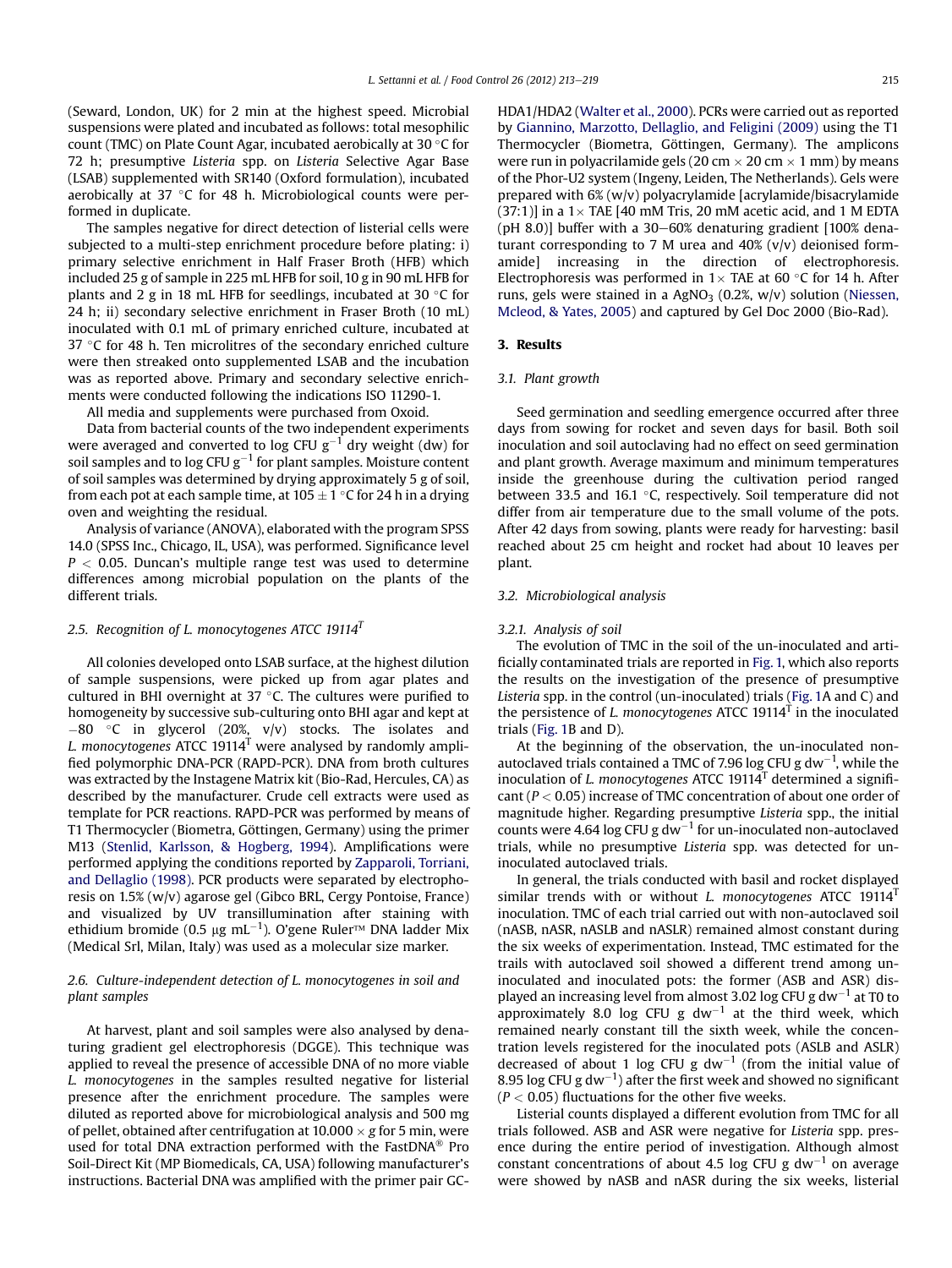<span id="page-3-0"></span>

Fig. 1. Microbial counts in soil. A:  $\blacksquare$ , TMC of trial nASB;  $\Box$ , TMC of trial ASB;  $\blacklozenge$ , Listeria spp. of trial nASB;  $\Diamond$ , Listeria spp. of trial ASB. B:  $\blacksquare$ , TMC of trial nASLB;  $\Box$ , TMC of trial ASLB;  $\bullet$ , Listeria spp. of trial nASLB;  $\diamond$ , Listeria spp. of trial ASLB. C:  $\blacksquare$ , TMC of trial nASR;  $\Box$ , TMC of trial ASR;  $\lozenge$ , TMC of trial ASR;  $\lozenge$ , TMC of trial ASR;  $\Box$ , TMC of trial ASR;  $\lozenge$ , TMC of of trial nASLR;  $\Box$ , TMC of trial ASLR;  $\blacklozenge$ , Listeria spp. of trial nASLR;  $\diamond$ , Listeria spp. of trial ASLR. Data represent the mean of four replicates of two independent experiments. Bars represent standard deviation of the mean. When vertical bars are not visible, they are smaller than symbol size.

counts of the inoculated trials were characterised by a decreasing trend. At the second week, the reduction of listerial concentration observed for nASLB and nASLR trials was higher than that registered for ASLB and ASLR trials. From then on, the reduction observed for non-autoclaved trials was slower than that showed for the corresponding autoclaved soil and no statistical differences of the plate count data were showed by the four trials at the sixth week.

## 3.2.2. Analysis of plants

The plants were analysed for TMC and listerial presence at two distinct moments: soon after emergence (seedlings) and at harvest (Table 1). Seedlings of basil and rocket were collected after 11 and 7 days from sowing, respectively, while the harvest occurred at the sixth week for both plants.

Independently on soil treatment and plant species, seedlings from inoculated trials were characterised by the highest TMC (4.37 log CFU  $g^{-1}$  on average), while all un-inoculated trials showed values lower of about 2 log cycles. Listeria spp. was not detected for ASB and ASR seedlings, while a concentration of ca.  $10^3$  CFU  $g^{-1}$  was registered for the corresponding non-autoclaved soil trials. This bacterial genus was found at least at 1 log cycle higher for the four contaminated trials, among which both basil trials showed significantly higher concentration than rocket trials.

TMC for plants at harvest displayed significant differences for the eight trials, which were in the range 3.42–4.48 log CFU  $\rm g^{-1}$ . Presumptive Listeria spp. detection by direct counting produced negative results for all trials. Thus, the plants of the eight trials were also subjected to the listerial multi-step enrichment procedure before plating, which still produced negative results for presumptive Listeria spp. presence.

#### 3.3. Differentiation of listerial isolates

All presumptive listerial isolates were differentiated at strain level by means of RAPD-PCR analysis with primer M13. DNA from L. monocytogenes ATCC 19114<sup>T</sup> pure culture was included in the analysis in order to a) recognize the added bacterium in soil and on the seedlings of the inoculated trials, b) evaluate the persistence of the same bacterium in soil, c) exclude cross-contamination among

| Table 1                           |  |
|-----------------------------------|--|
| Microbiological counts of plants. |  |

| Trial       | Concentration ( $log CFU g^{-1}$ ) |                 |                   |               |
|-------------|------------------------------------|-----------------|-------------------|---------------|
|             | Seedlings                          |                 | Plants at harvest |               |
|             | TMC                                | Listeria spp.   | <b>TMC</b>        | Listeria spp. |
| <b>ASB</b>  | $2.23 + 0.12c$                     | 0d              | $3.86 + 0.19$ bd  | O             |
| nASB        | $2.35 + 0.13$ bc                   | $3.24 + 0.13c$  | $3.61 + 0.11$ de  | O             |
| ASLB        | $4.32 + 0.22a$                     | $4.50 + 0.09a$  | $3.42 + 0.13e$    | O             |
| n ASLB      | $451 + 010a$                       | $4.42 + 0.18a$  | $4.12 + 0.15h$    | O             |
| ASR         | $2.46 + 0.19$ bc                   | 0d              | $3.68 + 0.09$ ce  | O             |
| nASR        | $2.62 + 0.09b$                     | $3.07 + 0.17c$  | $4.00 + 0.12$ bc  | 0             |
| <b>ASLR</b> | $4.36 + 0.18a$                     | $4.02 + 0.08$   | $3.58 + 0.15$ de  | 0             |
| n ASLR      | $4.31 + 0.09a$                     | $4.25 + 0.11ab$ | $4.48 + 0.18a$    | O             |

Abbreviations are as follows: ASB, autoclaved soil planted with basil; nASB, nonautoclaved soil planted with basil; ASLB, autoclaved soil inoculated with L. monocytogenes ATCC 19114<sup>T</sup> and planted with basil; nASLB, non-autoclaved soil inoculated with L. monocytogenes ATCC 19114 $<sup>T</sup>$  and planted with basil; ASR, auto-</sup> claved soil planted with rocket; nASR, non-autoclaved soil planted with rocket; ASLR, autoclaved soil inoculated with *L. monocytogenes* ATCC 19114<sup>T</sup> and planted with rocket; nASLR, non-autoclaved soil inoculated with L. monocytogenes ATCC 19114<sup>T</sup> and planted with rocket. Results indicate mean value  $\pm$  SD of four replicates of two independent experiments. Means with different letters within a column are significantly different ( $P < 0.05$ ).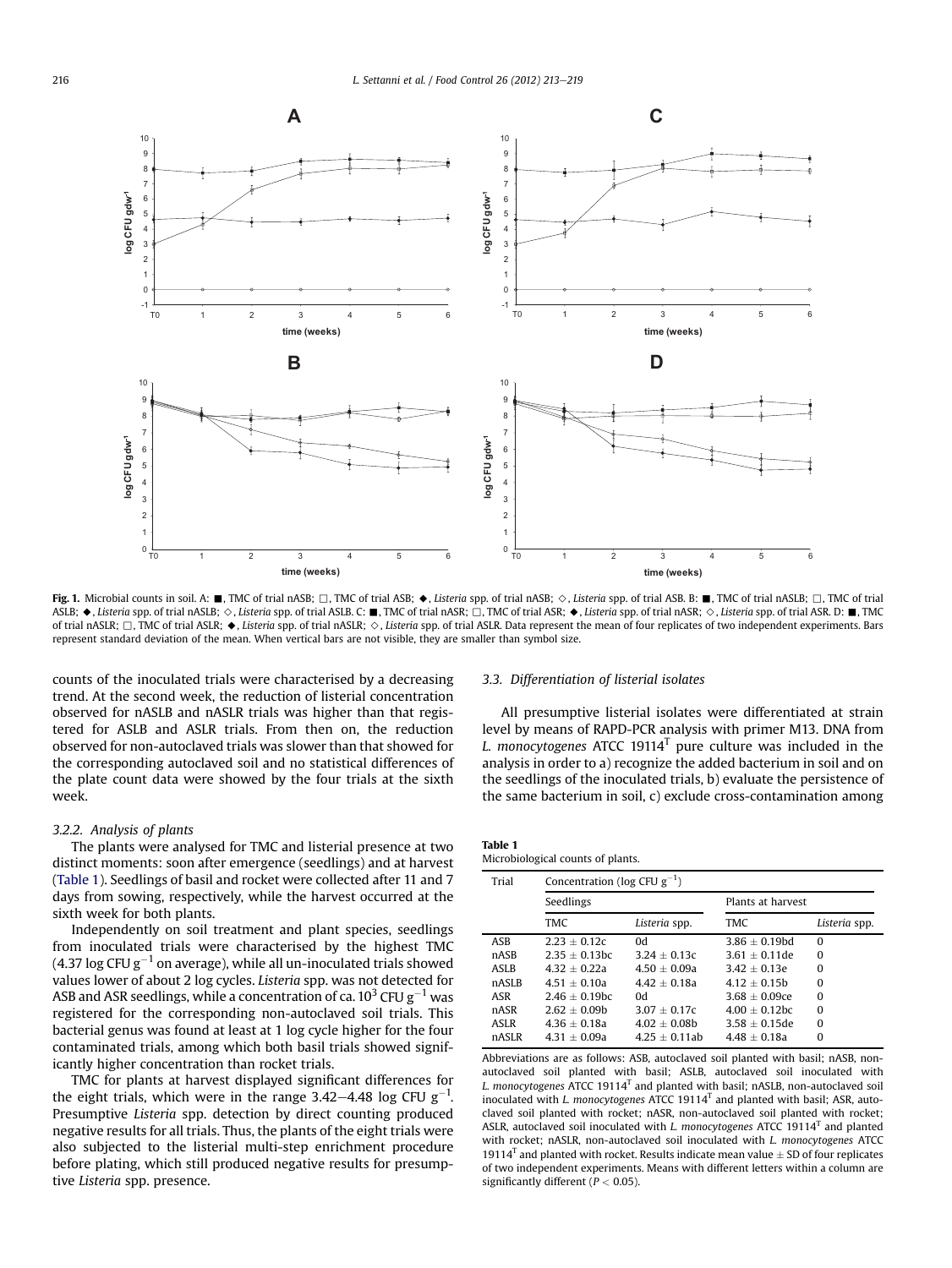inoculated and un-inoculated trials. To address these issues, RAPD profiles of all isolates collected from LSAB plates were compared to that of the type strain. As shown in Fig. 2, L. monocytogenes ATCC  $19114<sup>T</sup>$  was recognized in all soil and seedling samples included in the four inoculated trials, while it was not found in the other four (un-inoculated) trials. However, six main RAPD patterns were obtained from presumptive Listeria spp. isolates associated with soil and seedling samples of the un-inoculated trials.

# 3.4. Culture-independent analysis of soil and plant samples at harvest

In order to recognize L. monocytogenes at species level, total DNA from soil samples and plants at harvest was analysed by DGGE (Fig. 3). The analysis included DNA from L. monocytogenes ATCC  $19114<sup>T</sup>$  pure culture and that of an isolate collected at the  $10^8$  CFU g dw<sup>-1</sup> soon after soil inoculation. DGGE profiles (Fig. 3) showed the dominance of the inoculated strain at the beginning of the experimentation and confirmed the absence of L. monocytogenes on the surface of leaves of any trial at harvest. Moreover, it displayed the presence of this species also in the uninoculated trials, even those performed with autoclaved soil. The last results are not surprising, since DNA may be accessible even after the death of a given bacterium. However, the combination of data from DGGE and plate counts [\(Table 1\)](#page-3-0) undoubtedly showed the absence of live L. monocytogenes in soil of ASB and ASR trials. For the reason reported above, it has to be excluded any contamination of the leaves of basil and rocket by L. monocytogenes during plant growth.

## 4. Discussion

The presence of *L. monocytogenes* in foods represents a dangerous threat for the human health ([WHO/FNU/FOS, 1995\)](#page-6-0). The transfer of this food-borne pathogen on the surface of vegetable leaves may occur in several ways and the contact with soil may play a defining role in this process, since L. monocytogenes is generally found in soil [\(Welshimer & Donker-Voet, 1971\)](#page-6-0). Many food-borne pathogens are transmitted from soil to fresh vegetables during the pre-harvest period, especially when the cultivation soil



Fig. 2. RAPD-PCR profiles of colonies isolated from Listeria Selective Agar Base during the six weeks of cultivation of basil and rocket. Lanes: M, marker; 1, L. monocytogenes ATCC 19114<sup>T</sup>; 2–3, isolates from 10<sup>-8</sup> dilution of inoculated autoclaved soil and inoculated non-autoclaved soil, respectively;  $4-7$ , isolates from  $10^{-4}$  dilution of seedlings from ASLB, ASLR, nASLB and nASLR trial, respectively;  $8-13$ , representative isolates from highest dilution of seedlings and soils of un-inoculated trails.



Fig. 3. DGGE profiles of soil and plant samples at harvest. Lanes: 1, nASLR soil; 2, nASLR plant; 3, ASLR soil; 4, ASLR plant; 5, nASLB soil; 6, nASLB plant; 7, ASLB soil; 8, ASLB plant; 9, nASR soil; 10, nASR plant; 11, ASR soil; 12, ASR plant; 13, nASB soil; 14, nASB plant; 15, ASB soil; 16, ASB plant; 17, isolate collected after soil inoculation; 18, L. monocytogenes ATCC 19114<sup>T</sup>.

had been amended with manure-containing fertilizers, sewage sludge or the irrigation occurred with contaminated water ([al-](#page-5-0)[Ghazali & al-Azawi, 1990; Beuchat, 1996; Doyle & Erickson, 2008\)](#page-5-0). The recent events concerning the contamination of different vegetable products by E. coli O124, that caused the death of several persons of different ages in Northern Europe [\(Moulson, 2011\)](#page-6-0), have highlighted the importance of the safety characteristics of vegetables to be eaten raw, especially when cultivated under organic regimes which commonly employ manures as fertilizers.

This work was aimed to verify the hygienic safety of basil and rocket cultivated in soil contaminated by high levels of L. monocytogenes at sowing, simulating a massive contamination of soil. These two aromatic plants, with different growth habitus (rosette or caulescent plants), were chosen not only for their short crop cycle  $(1-2$  months), during which *L. monocytogenes* may persist at high concentrations in soil and may be transferred at high numbers onto the surface of the leaves, but also because they do not generally undergo a thermal treatment before consumption.

The work was carried out with soil amended with inorganic fertilizer, in order to exclude the introduction of high concentrations of microorganisms with organic amendments. The pots were placed in a greenhouse during the spring season, at an average temperature of about 24.8  $\degree$ C. Four trials were followed for each leafy vegetable, including autoclaved and non-autoclaved, contaminated and un-inoculated, soil. Our data showed that the non-autoclaved un-inoculated soil contained about  $10^4$  CFU g dw<sup>-1</sup> of presumptive Listeria spp., from the beginning till the end of the experimentation, which lasted six weeks. The trials artificially contaminated with approximately  $10^9$  CFU g dw<sup>-1</sup> of L. monocytogenes ATCC 19114<sup>T</sup> showed a decrease of this inoculums, which was more rapid, reaching lower levels, for the trials with non-autoclaved soil than those with autoclaved soil, both for basil and rocket. These results are in contrast with those reported by [Jiang, Islam, Morgan, and Doyle \(2004\)](#page-6-0) which showed a longer survival of L. monocytogenes in manure-amended non-autoclaved soil than in manure-amended autoclaved soil. This difference in L. monocytogenes behaviour may be due to a different soil temperature, strain-specific characteristics, but it may be also explained by the fact that soil amended with manure and soil amended with inorganic fertilizer represent two distinct ecosystems, characterised by diverse pH, water activity and oxidation-reduction potential. However, manure-amended soils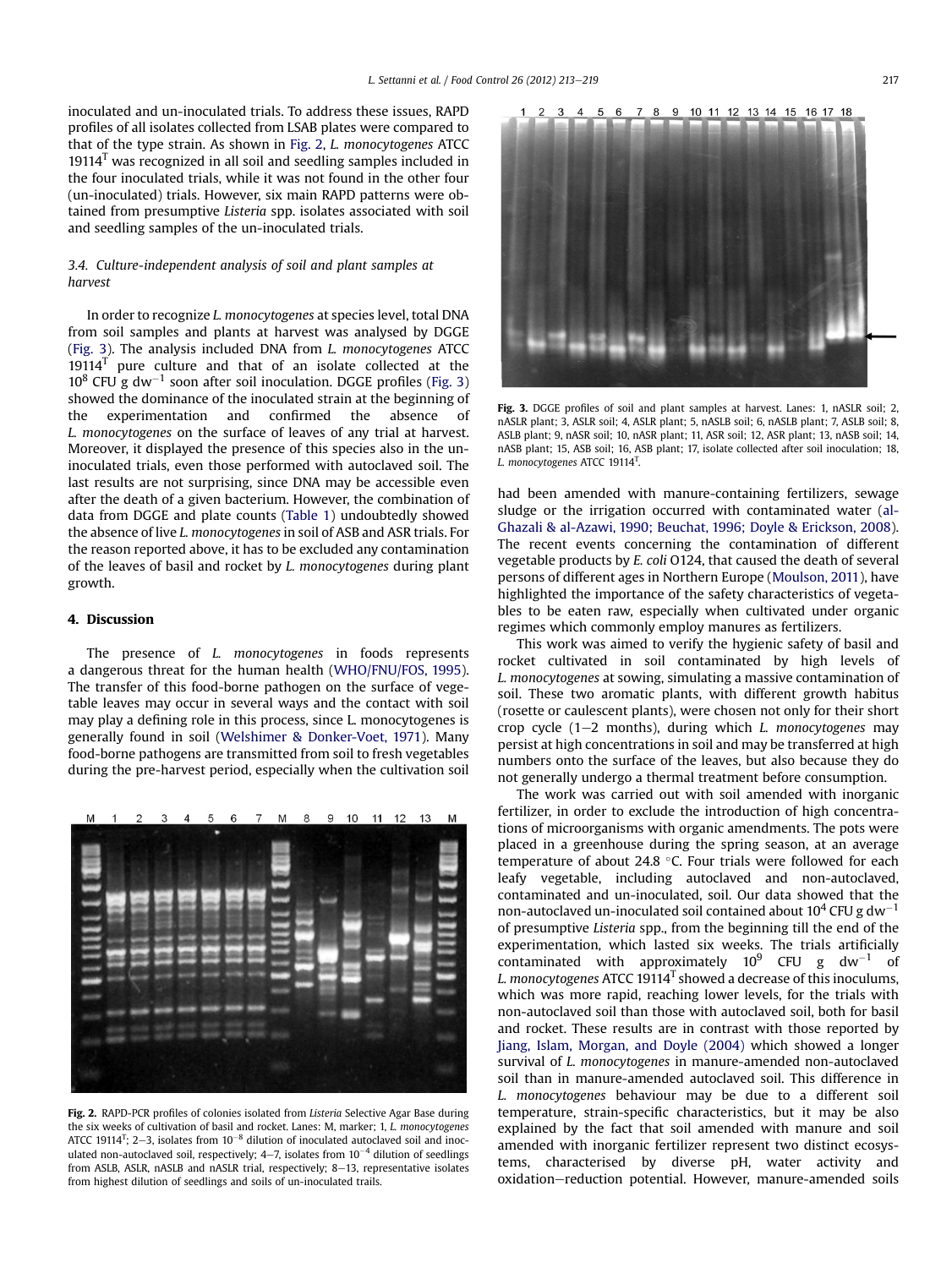<span id="page-5-0"></span>are generally reported to allow the persistence of food-borne pathogens for several weeks (Franz et al., 2008; Johannessen et al., 2005). [Kim and Jiang \(2010\)](#page-6-0) reported that L. monocytogenes in artificially contaminated autoclaved compost, kept in greenhouse during spring at an average temperature of 24.4  $\degree$ C, was characterised by a growth potential of 3.7 log CFU  $g^{-1}$  and a survival time >28 days; thus, our data confirmed this trend, since at the sixth week the concentration of L. monocytogenes was about  $10^5$  CFU g dw<sup>-1</sup>. Furthermore, also Listeria innocua, whose survival abilities in soil are similar to L. monocytogenes [\(Girardin et al.,](#page-6-0) [2005](#page-6-0)), can survive during spring season for more than six weeks as estimated in compost amended soil ([Oliveira, Usall, Viñas,](#page-6-0) [Solsona, & Abadias, 2011](#page-6-0)).

Soil can be considered a hostile environment for microorganisms whose primary habitat is different, especially for those needing nutritionally rich matrices, such as foods. Hence, the microbes that may adapt to soil must overcome several hurdles ([van Elsas, Tam, Finlay, Killham, & Trevors, 2007\)](#page-6-0). From this point of view, in our study, no major differences were found among different soil treatments. Thus, the reduction of L. monocytogenes inoculums till approximately 10<sup>5</sup> CFU g dw<sup>-1</sup> may be imputable to the effect of abiotic factors rather than microbial interaction, since the same trend was observed for all trials.

The agronomic conditions applied in this study included controlled watering of pots by sub-irrigation. This type of watering, applied to produce plants in pots, like basil sold in small pots, is useful to limit the risk of leaf contamination by soil particles that can occur when water hits the ground. Infact, surface irrigation was proved to be an important source of transfer of L. innocua from soil to lettuce leaves ([Oliveira et al., 2011](#page-6-0)). Furthermore, to exclude any additional contamination of soil during watering, the water employed in this study was autoclaved before pouring. In these conditions, we evaluated exclusively the contribution of contaminated soil in the transmission of L. monocytogenes to the basil and rocket plants. After emergence, seedlings from inoculated trails were positive for the presence of the L. monocytogenes strain added to the soil, at levels of about  $10^4$  CFU  $\rm g^{-1}$ . Higher levels (about  $10^6$  CFU g<sup>-1</sup>) of *L. monocytogenes* have been detected on seedlings of cress, lettuce, radish and spinach, analysed nine days postgermination, cultivated in gnotobiotic systems artificially inoculated ([Jablasome, Warriner, & Grif](#page-6-0)fiths, 2005). In our study, also the seedlings from the un-inoculated trials showed the presence of presumptive Listeria spp., demonstrating that this bacterium is directly transferred to the surface of cotyledons.

In order to monitor the persistence of the strain added during the experimentation and to exclude cross-contamination of the uninoculated trials, the recognition of  $L$  monocytogenes ATCC 19114<sup>T</sup> was performed by RAPD-PCR with DNA extracted from several colonies with similar appearance. This technique is generally applied for strain detection to evaluate the persistence of starter strains and/or changes in microbial composition of complex matrices [\(Giraffa & Rossetti, 2004; Settanni, Massitti, Van Sinderen,](#page-6-0) [& Corsetti, 2005](#page-6-0)), but, to our knowledge, this is the first report on its application on the monitoring of L. monocytogenes in soil. RAPD-PCR was also used for strain differentiation: six presumptive Listeria spp. strains were recognised as different from the inoculated strain ATCC 19114 $^{\mathrm{T}}$ .

Although *L. monocytogenes* ATCC 19114<sup>T</sup> was found at about  $10^5$  CFU g dw<sup>-1</sup> in the soil of the inoculated trials and a slightly lower concentration of presumptive Listeria spp. was detected in the soil of the other trials, at harvest, no plant showed any listerial presence on the leaves, neither after direct plating nor after the application of the enrichment procedure. The presence of L. monocytogenes on the leaf surface was better investigated by a culture-independent approach using the DGGE technique. This tool allows the rapid detection of any accessible DNA, thus revealing the presence of a given microorganism, mostly at species level, without providing any indication on its live or dead state. DGGE technique is applied on the total DNA of a complex matrix without culturing the single organisms in purity ([Muyzer, 1999\)](#page-6-0). DGGE analysis showed that no past (at least no more accessible DNA was found) or present contamination by L. monocytogenes was detected on basil and rocket leaves of any trails. Furthermore, this technique showed that the listerial presence found in the soil of the un-inoculated trials was ascribable to the species L. monocytogenes.

Regarding the main objectives of this work, the conclusions drafted are as follows: L. monocytogenes may survive in soil amended with inorganic compounds during the whole crop cycle of rocket and basil; L. monocytogenes ATCC 19114<sup>T</sup> was still viable after six weeks in soil at an average temperature of 24.8  $\degree$ C, even though at four orders of magnitude lower than inoculation; both culture-dependent and culture-independent detection demonstrated that, in this study, there had not been transfer of L. monocytogenes from contaminated soil to basil and rocket leaves, as estimated at harvest. Thus, for leafy vegetables, the crop management (sub-irrigation or drip irrigation, floating system cultivation, mulching, which separates the soil from leaves, etc.) might limit or eliminate the risks of pathogenic microbial transfer from soil to leaves, which, however may occur in the open field due to the splash effect of raindrops or overhead irrigation. Works are being prepared in order to evaluate the contamination caused by the splash effect in the growing field.

#### References

- al-Ghazali, M. R., & al-Azawi, S. K. (1990). Listeria monocytogenes contamination of crops grown on soil treated with sewage sludge cake. Journal of Applied Bacteriology, 69, 642-647.
- Beuchat, L. R. (1996). Pathogenic microorganisms associated with fresh produce. Journal of Food Protection, 59, 204-216.
- Beuchat, L. R., & Ryu, J. H. (1997). Produce handling and processing practices. Emerging Infectious Diseases, 3, 459-465.
- Bianco, V. V. (1995). Rocket, an ancient underutilized vegetable crop and its potential. In S. Padulosi (Ed.), Rocket genetic resources network. Report of the first meeting, Lisbon, Portugal, 13-15 November 1994. Rome: International Plant Genetic Resources Institute.
- Breer, C., & Baumgartner, A. (1992). Occurrence and behavior of Listeria monocytogenes on salads, vegetables, and in fresh vegetable juices. Archiv fur Lebensmittelhygiene, 43,  $108-110$ .
- Buck, J. W., Walcott, R. R., & Beuchat, L. R. (2003). Recent trends in microbiological safety of fruits and vegetables (online). Plant Health Progress. doi:10.1094/PHP-2003-0121-01-RV.
- Cordano, A. M., & Jacquet, C. (2009). Listeria monocytogenes isolated from vegetable salads sold at supermarkets in Santiago, Chile: prevalence and strain characterization. International Journal of Food Microbiology, 132, 176-179.
- D'Anna, F., Miceli, A., & Vetrano, F. (2003). First results on floating system cultivation of Eruca sativa L. Acta Horticulturae, 609, 361-364.
- DeWaal, C. S., & Bhuiya, F. (2007). Outbreaks by the numbers: Fruits and vegetables. 1990-2005. Available from <http://www.cspinet.org/foodsafety/IAFPPoster.pdf> Accessed 1711
- Doyle, M. P., & Erickson, M. C. (2008). Summer meeting  $2007 -$  the problems with fresh produce: an overview. Journal of Applied Microbiology, 105, 317-330.
- Drevets, D. A., & Bronze, M. S. (2008). Listeria monocytogenes: epidemiology, human disease, and mechanisms of brain invasion. FEMS Immunology and Medicine Microbiology, 53, 151-165.
- European Water Framework Directive. (2000). European water framework directive (2000/60/EC), 2000. [http://ec.europa.eu/environment/water/water-framework/](http://ec.europa.eu/environment/water/water-framework/index_en.html) [index\\_en.html](http://ec.europa.eu/environment/water/water-framework/index_en.html) Accessed 1.10.11.
- Farber, J. M. (2000). Present situation in Canada regarding Listeria monocytogenes and ready-to-eat seafood products. International Journal of Food Microbiology,  $62, 247 - 251$
- Forslund, A., Ensink, J. H. J., Battilani, A., Kljujev, I., Gola, S., Raicevic, V., et al. (2010). Faecal contamination and hygiene aspect associated with the use of treated wastewater and canal water for irrigation of potatoes (Solanum tuberosum). Agricultural Water Management, 98, 440-450.
- Franz, E., Semenov, A. V., Termorshuizen, A. J., de Vos, O. J., Bokhorst, J. G., & van Bruggen, A. H. C. (2008). Manure-amended soil characteristics affecting the survival of E. coli O157:H7 in 36 Dutch soils. Environmental Microbiology, 10,  $313 - 327$
- Giannino, M. L., Marzotto, M., Dellaglio, F., & Feligini, M. (2009). Study of microbial diversity in raw milk and fresh curd used for Fontina cheese production by